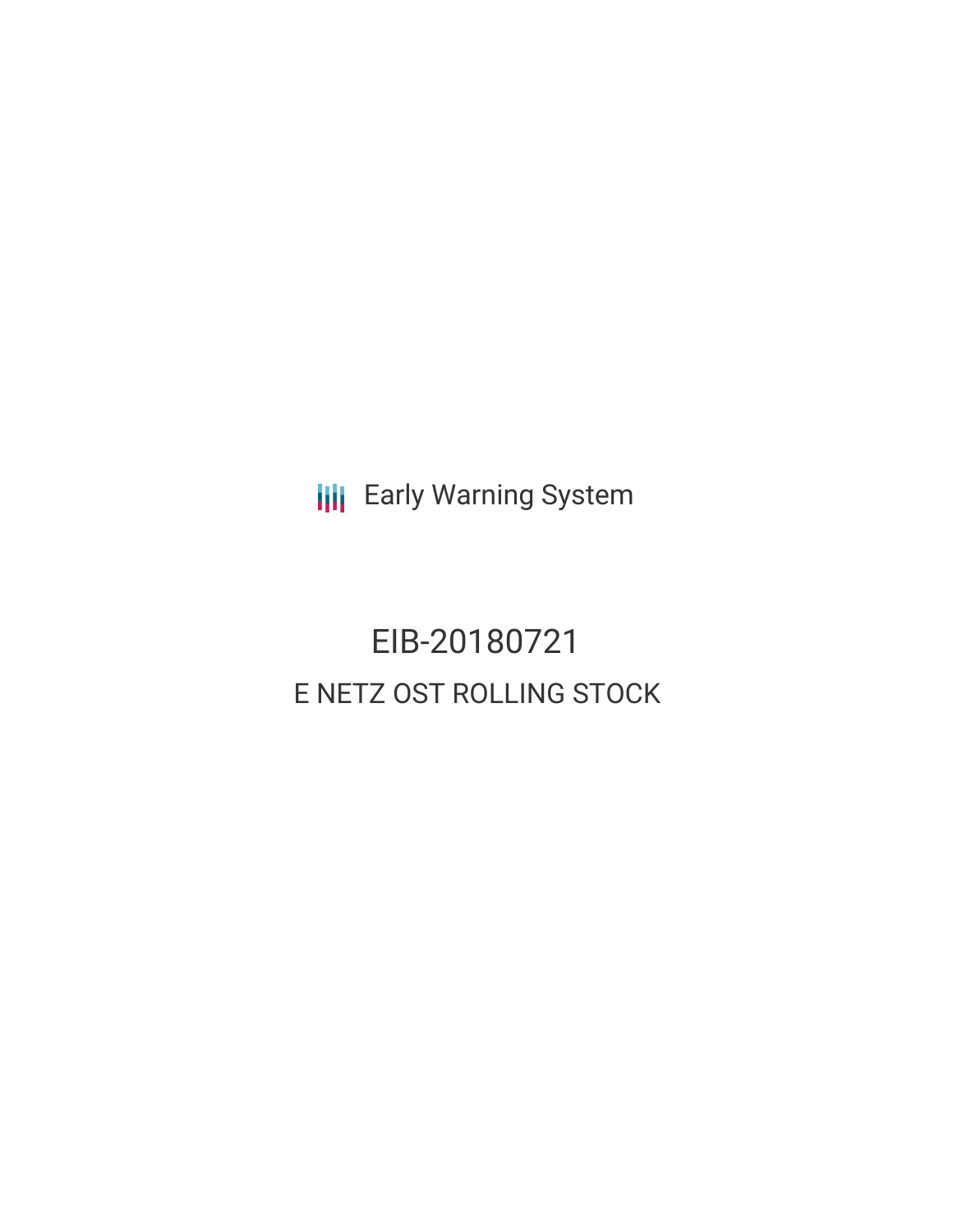### **Quick Facts**

| <b>Countries</b>               | Germany                                              |
|--------------------------------|------------------------------------------------------|
| <b>Financial Institutions</b>  | European Investment Bank (EIB)                       |
| <b>Status</b>                  | Proposed                                             |
| <b>Bank Risk Rating</b>        | U                                                    |
| <b>Borrower</b>                | LAND SCHLESWIG-HOLSTEIN,FREIE UND HANSESTADT HAMBURG |
| <b>Sectors</b>                 | Transport                                            |
| <b>Investment Type(s)</b>      | Loan                                                 |
| <b>Investment Amount (USD)</b> | \$125.10 million                                     |
| <b>Loan Amount (USD)</b>       | \$125.10 million                                     |
| <b>Project Cost (USD)</b>      | \$249.04 million                                     |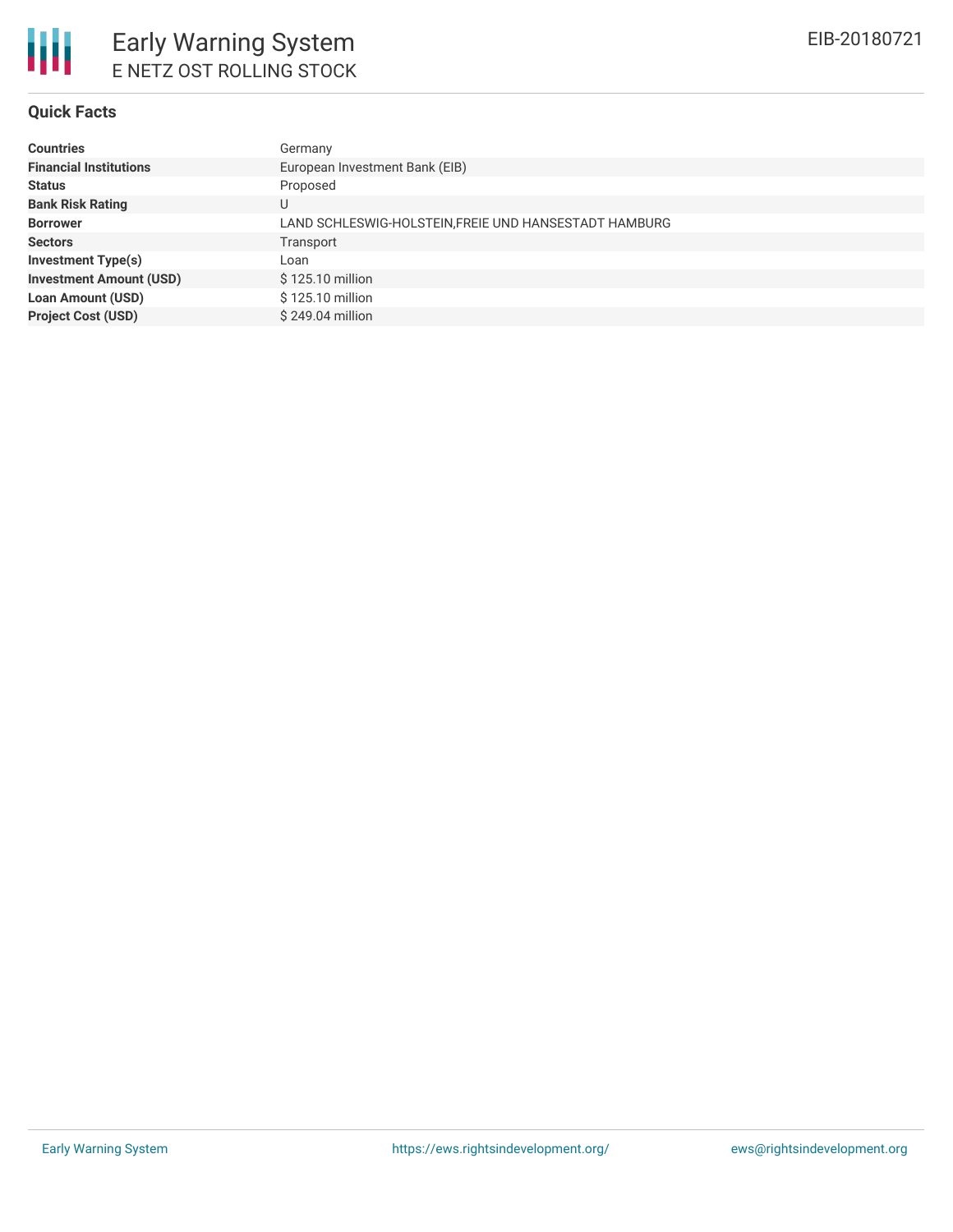

## **Project Description**

According to EIB website, the project consists of the acquisition of new rolling stock (electric passenger vehicles) and associated equipment for a public service contract to operate the rail passenger services from Hamburg to Lübeck, Puttgarden and Travemünde in the state of Schleswig-Holstein in northern Germany. It is expected to increase public transport demand and reduce traffic congestion. It will generate time and vehicle operating cost savings and reduce emissions of noise, local pollutants and greenhouse gas emissions. The project supports the shift of traffic to more sustainable transport modes and reduces related negative transport externalities.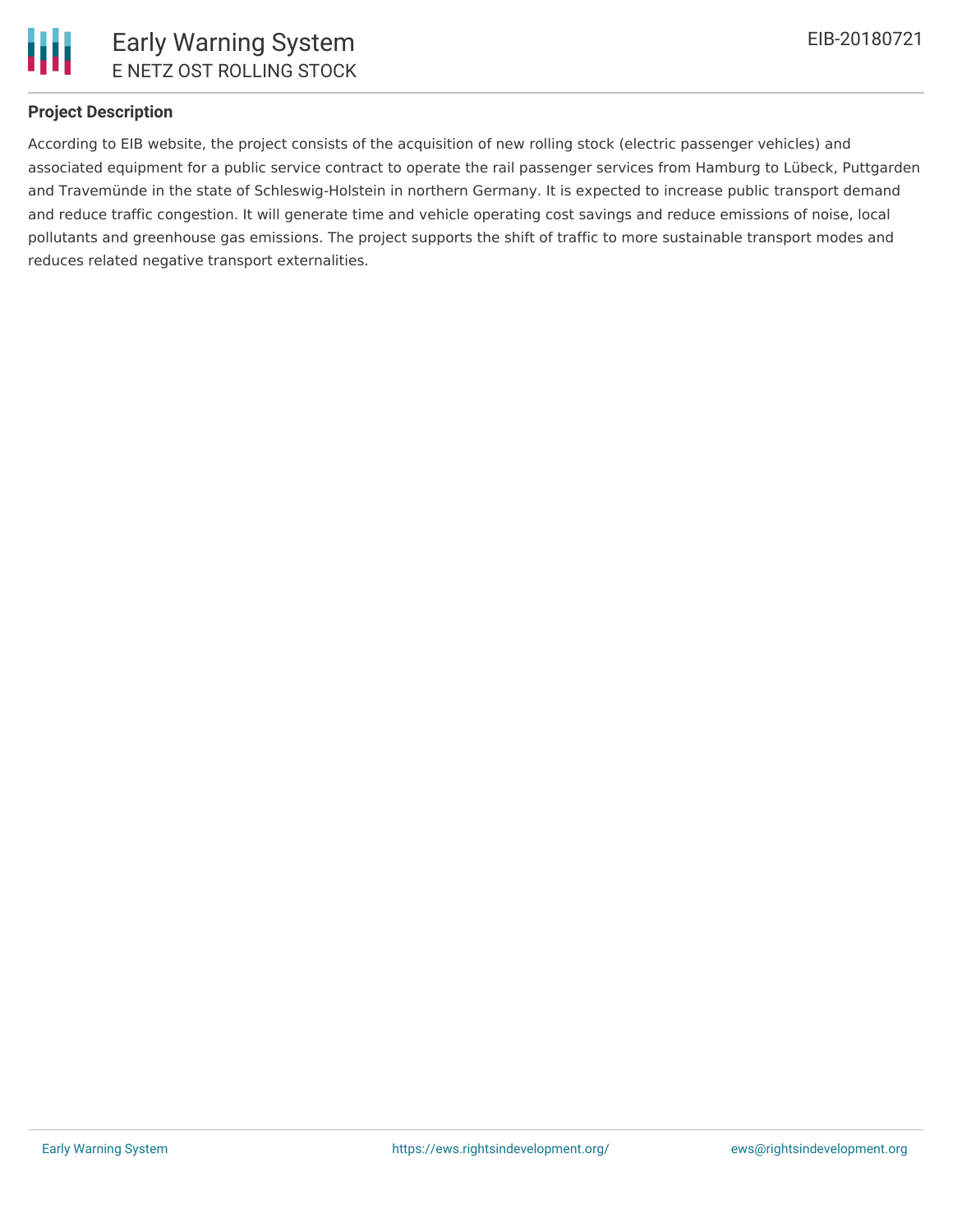# **Investment Description**

European Investment Bank (EIB)